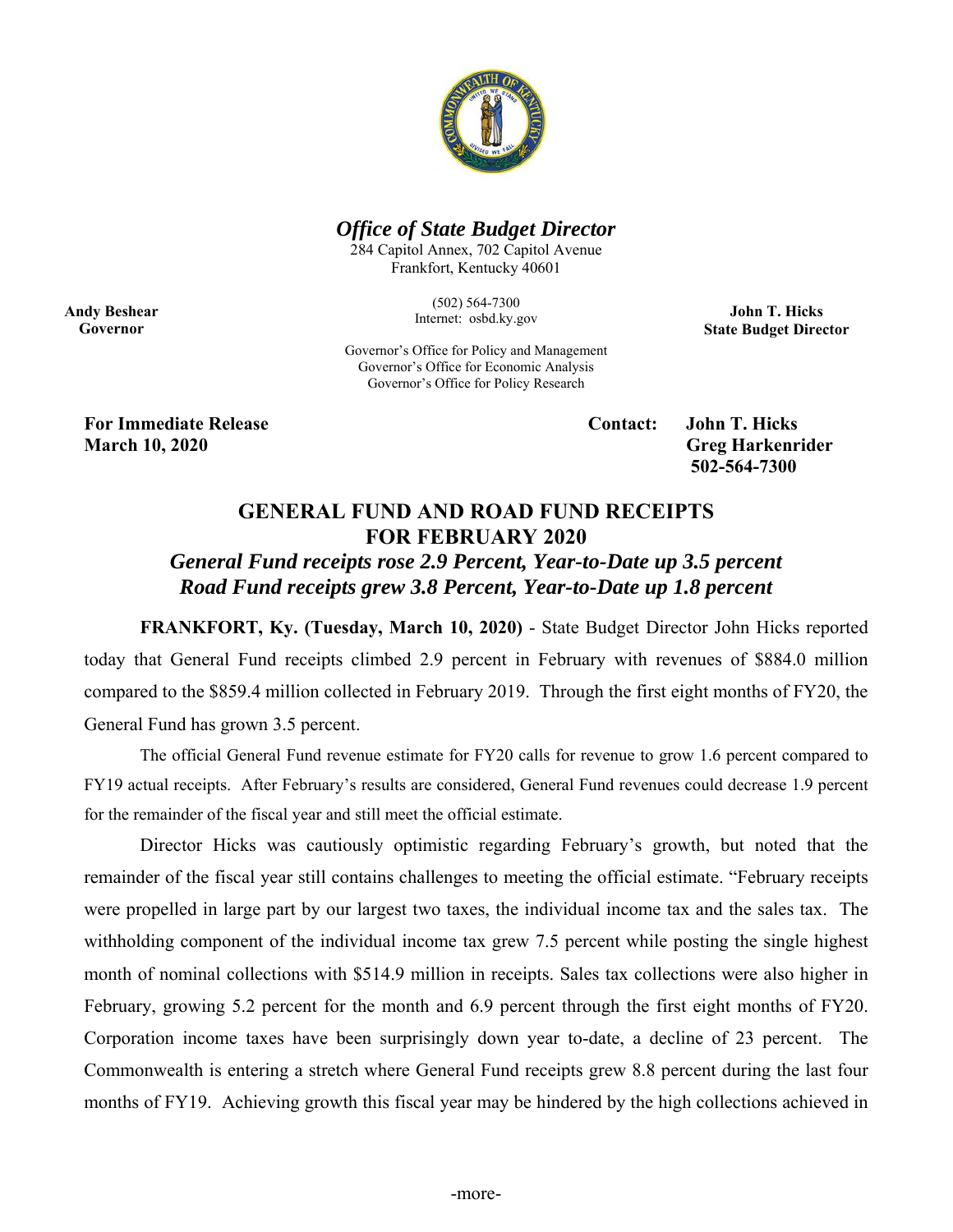March, April, and May of 2019. Year-to-date receipts are certainly encouraging, but we are mindful of the challenges that lie ahead for the remainder of the fiscal year."

Among the major General Fund accounts:

- Individual income taxes grew 5.0 percent in February and withholding receipts grew 7.5 percent. Net refunds were approximately \$12.7 million higher than were issued in FY20 compared to FY19. Year-to-date collections for the individual income tax are up 3.7 percent.
- Sales tax revenues grew 5.2 percent in February following a strong holiday season of growth. Sales tax collections have increased 6.9 percent through the first eight months of FY20, compared to projected growth of 6.5 percent.
- Corporation income tax receipts fell \$5.3 million in February and have now fallen 23.8 percent year-to-date.
- The limited liability entity tax (LLET) fell 39.4 percent in February, but has risen 18.3 percent thus far in FY20.
- Cigarette taxes plunged 16.7 percent in February and are down 2.8 percent through the first eight months of the fiscal year.
- Property taxes grew 8.9 percent in February and are up 2.1 percent for the year. The public service property tax account has remained negative for most of FY20, offsetting solid growth in the real and tangible personal property accounts.
- Coal severance tax receipts fell 36.8 percent for the month. Year-to-date collections are down 23.1 percent.
- Lottery dividend payments went up 2.5 percent and are 10.0 percent higher for the year.

Road Fund receipts grew 3.8 percent in February with collections of \$128.3 million. Year-to-

date collections have grown 1.8 percent compared to last year's total. The official Road Fund revenue

estimate calls for an increase of 0.4 percent for the entire FY20. Based on year-to-date collections,

revenues can fall 2.1 percent for the remainder of the fiscal year to meet that estimate.

Among the Road Fund accounts:

- Motor fuels receipts grew 2.4 percent in February and are 0.8 percent higher for the year.
- Motor vehicle usage collections increased 7.7 percent for the month. Year-to-date collections are up 6.0 percent compared to the projected growth of 3.5 percent.
- License and privilege receipts fell 2.5 percent in February. Year-to-date receipts in these accounts have fallen 4.7 percent after robust collections in FY19
- Nontax receipts climbed sharply in February and have grown 8.1 percent for the year.



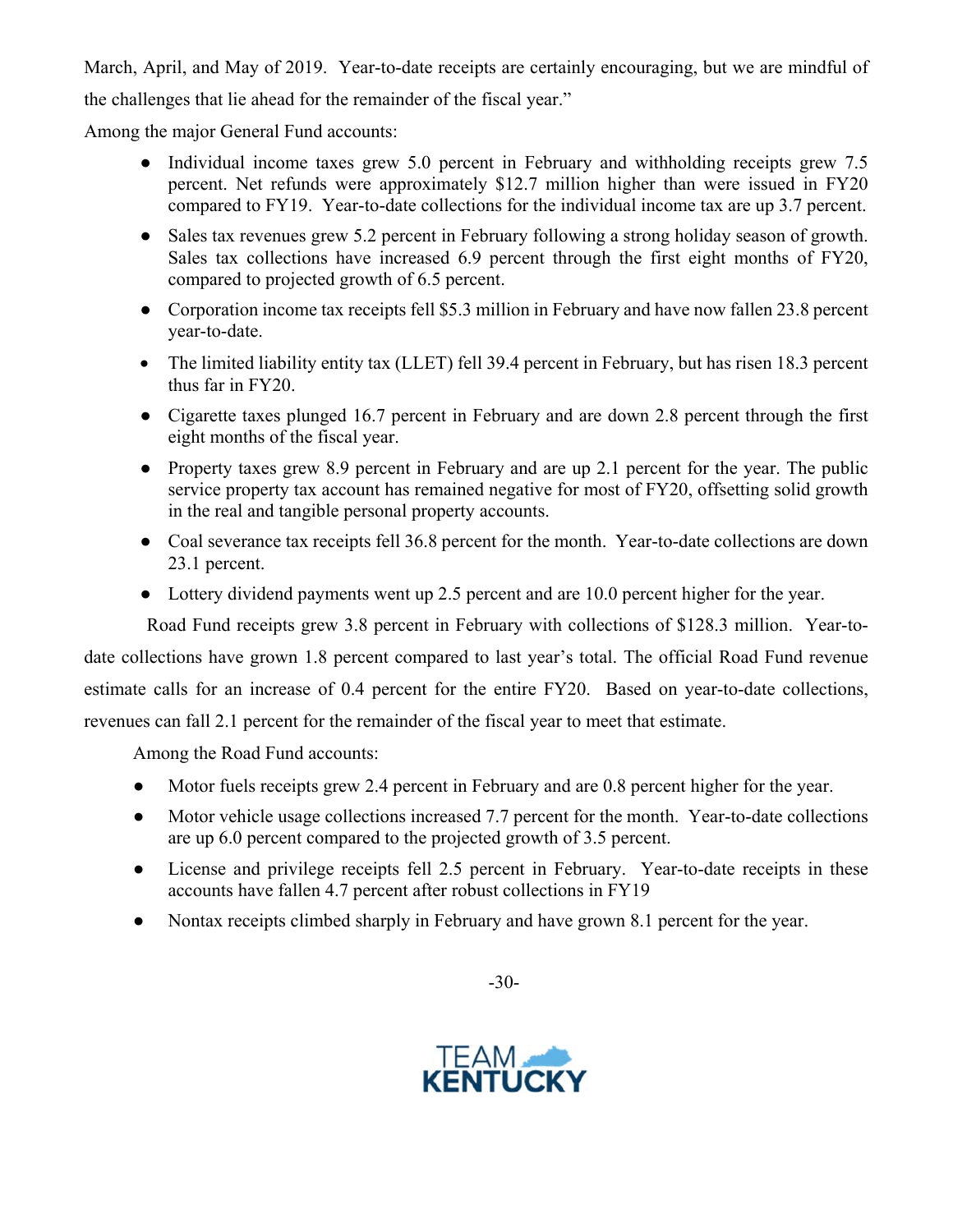#### **KENTUCKY STATE GOVERNMENT REVENUE 1. GENERAL FUND REVENUE**

|                                           | <b>FEBRUARY</b>      | <b>FEBRUARY</b>        |                                  | <b>JULY THROUGH FEBRUARY</b> |                          |                 |
|-------------------------------------------|----------------------|------------------------|----------------------------------|------------------------------|--------------------------|-----------------|
|                                           | 2020                 | 2019                   | % Change                         | FY 2020                      | FY 2019                  | % Change        |
| <b>TOTAL GENERAL FUND</b>                 | \$883,975,033        | \$859,446,222          | 2.9%                             | \$7,642,187,416              | \$7,381,122,598          | 3.5%            |
| Tax Receipts                              | \$860,305,134        | \$831,315,489          | 3.5%                             | \$7,380,960,355              | \$7,135,273,445          | 3.4%            |
| <b>Sales and Gross Receipts</b>           | \$354,580,048        | \$335,258,516          | 5.8%                             | \$3,286,772,748              | \$3,103,587,591          | 5.9%            |
| <b>Beer Consumption</b>                   | 454,661              | 204,829                | 122.0%                           | 4,164,865                    | 3,935,243                | 5.8%            |
| <b>Beer Wholesale</b>                     | 4,031,960            | 4,192,924              | $-3.8%$                          | 41.980.234                   | 38,658,567               | 8.6%            |
| Cigarette                                 | 23,254,618           | 27,929,286             | $-16.7%$                         | 227,768,519                  | 234,363,033              | $-2.8%$         |
| <b>Distilled Spirits Case Sales</b>       | 10,538               | 10,257                 | 2.7%                             | 120,009                      | 109,758                  | 9.3%            |
| <b>Distilled Spirits Consumption</b>      | 927,273              | 926,646                | 0.1%                             | 10,552,238                   | 9,920,173                | 6.4%            |
| <b>Distilled Spirits Wholesale</b>        | 2,997,049            | 2,911,818              | 2.9%                             | 36,218,486                   | 32,887,127               | 10.1%           |
| Insurance Premium                         | 41,907,492           | 32,730,124             | 28.0%                            | 92,427,157                   | 80,767,706               | 14.4%           |
| Pari-Mutuel                               | 1,794,112            | 1,335,717              | 34.3%                            | 12,963,788                   | 7,692,009                | 68.5%           |
| Race Track Admission                      | 0                    | $\Omega$               | $\overline{\phantom{a}}$<br>5.2% | 143,685                      | 153,276                  | $-6.3%$         |
| Sales and Use                             | 270,365,829          | 256,984,500            | $-12.0%$                         | 2,787,804,812                | 2,607,240,020            | 6.9%<br>$-1.4%$ |
| <b>Wine Consumption</b><br>Wine Wholesale | 191,083              | 217,208                | $-14.7%$                         | 2,122,852<br>11,795,093      | 2,151,964                | $-0.3%$         |
| <b>Telecommunications Tax</b>             | 981,492<br>5,905,579 | 1,151,233<br>4,766,657 | 23.9%                            | 44,050,089                   | 11,828,196<br>37,668,422 | 16.9%           |
| <b>Other Tobacco Products</b>             | 1,753,657            | 1,877,737              | $-6.6%$                          | 14,617,250                   | 14,973,562               | $-2.4%$         |
| Floor Stock Tax                           | 4,705                | 19,579                 | $-76.0%$                         | 43,671                       | 21,238,536               | $-99.8%$        |
|                                           |                      |                        |                                  |                              |                          |                 |
| License and Privilege                     | \$13,223,857         | \$10,417,153           | 26.9%                            | \$14,871,821                 | \$12.695.341             | 17.1%           |
| Alc. Bev. License Suspension              | 26,750               | 12,500                 | 114.0%                           | 207,750                      | 225,257                  | -7.8%           |
| <b>Corporation License</b>                | 82                   | 2,072                  | $-96.0%$                         | 37,588                       | 60,779                   | $-38.2%$        |
| <b>Corporation Organization</b>           | $\Omega$             | $\mathbf{0}$           | ---                              | 56,332                       | 107,040                  | $-47.4%$        |
| Occupational Licenses                     | 16,284               | 6,801                  | 139.5%                           | 108,193                      | 72,222                   | 49.8%           |
| Race Track License                        | 0                    | $\Omega$               | $---$                            | 242,717                      | 218,375                  | 11.1%           |
| <b>Bank Franchise Tax</b>                 | 12,887,085           | 10.344.113             | 24.6%                            | 13.371.097                   | 11,557,413               | 15.7%           |
| <b>Driver License Fees</b>                | 293,655              | 51,667                 | 468.4%                           | 848,144                      | 454,255                  | 86.7%           |
| <b>Natural Resources</b>                  | \$8,587,901          | \$13,052,804           | $-34.2%$                         | \$64.450.178                 | \$80,264,435             | $-19.7%$        |
| <b>Coal Severance</b>                     | 6,627,581            | 10,480,432             | $-36.8\%$                        | 43,461,589                   | 56,485,827               | -23.1%          |
| Oil Production                            | 497,956              | 391,862                | 27.1%                            | 3,853,882                    | 4,108,422                | $-6.2%$         |
| <b>Minerals Severance</b>                 | 1,043,960            | 1,197,824              | $-12.8%$                         | 13,861,547                   | 13,321,169               | 4.1%            |
| <b>Natural Gas Severance</b>              | 418,403              | 982,686                | $-57.4%$                         | 3,273,161                    | 6,349,018                | $-48.4%$        |
| Income                                    | \$447,932,061        | \$438,339,808          | 2.2%                             | \$3,412,094,532              | \$3,347,926,283          | 1.9%            |
| Corporation                               | (28, 188, 268)       | (22, 911, 272)         | $---$                            | 206,703,109                  | 271,133,490              | $-23.8%$        |
| Individual                                | 465,118,277          | 443,083,561            | 5.0%                             | 3,082,620,770                | 2,972,977,278            | 3.7%            |
| <b>Limited Liability Entity</b>           | 11,002,052           | 18, 167, 518           | $-39.4%$                         | 122,770,654                  | 103,815,515              | 18.3%           |
| Property                                  | \$31,055,925         | \$28,526,940           | 8.9%                             | \$557,526,973                | \$546,201,815            | 2.1%            |
| <b>Building &amp; Loan Association</b>    | 150,908              | 0                      | $\overline{\phantom{a}}$         | (192, 854)                   | 256,328                  | $---$           |
| General - Real                            | 9,884,858            | 9,756,975              | 1.3%                             | 295,648,138                  | 284,396,158              | 4.0%            |
| General - Tangible                        | 16,092,614           | 14,250,346             | 12.9%                            | 193, 134, 253                | 185,060,350              | 4.4%            |
| Omitted & Delinquent                      | 2,585,785            | 3,206,910              | $-19.4%$                         | 10,616,128                   | 14,249,575               | $-25.5%$        |
| <b>Public Service</b>                     | 1,825,082            | 678,370                | 169.0%                           | 56,467,445                   | 60,538,374               | $-6.7%$         |
| Other                                     | 516,677              | 634,338                | $-18.5%$                         | 1,853,863                    | 1,701,030                | 9.0%            |
| Inheritance Tax                           | \$2,830,369          | \$3,586,520            | $-21.1%$                         | \$32,484,862                 | \$30,555,510             | 6.3%            |
| Miscellaneous                             | \$2,094,975          | \$2,133,748            | $-1.8%$                          | \$12,759,241                 | \$14,042,470             | -9.1%           |
| <b>Legal Process</b>                      | 1,207,911            | 1,192,190              | 1.3%                             | 8,708,908                    | 8,547,720                | 1.9%            |
| T. V. A. In Lieu Payments                 | 832,214              | 941,559                | $-11.6%$                         | 3,328,266                    | 5,485,015                | $-39.3%$        |
| Other                                     | 54,850               | 0                      |                                  | 722,067                      | 9,735                    | 7317.2%         |
| <b>Nontax Receipts</b>                    | \$23,585,464         | \$23,704,189           | $-0.5%$                          | \$244,150,508                | \$238,511,699            | 2.4%            |
| <b>Departmental Fees</b>                  | 1.410.857            | 1,313,379              | 7.4%                             | 8,477,115                    | 8,408,439                | $0.8\%$         |
| <b>PSC Assessment Fee</b>                 | 0                    | 5,842                  | $-100.0\%$                       | 13,071,422                   | 16,141,869               | $-19.0\%$       |
| Fines & Forfeitures                       | 1,496,153            | 1,468,526              | 1.9%                             | 11,474,350                   | 13,154,199               | -12.8%          |
| Income on Investments                     | (502, 117)           | (1, 130, 160)          |                                  | (5,887,050)                  | (8,222,144)              |                 |
| Lottery                                   | 20,500,000           | 20,000,000             | 2.5%                             | 178,363,344                  | 162,146,017              | 10.0%           |
| <b>Miscellaneous</b>                      | 680,572              | 2,046,602              | $-66.7%$                         | 38,651,328                   | 46,883,318               | $-17.6%$        |
| Redeposit of State Funds                  | \$84,434             | \$4,426,544            | $-98.1%$                         | \$17,076,554                 | \$7,337,453              | 132.7%          |